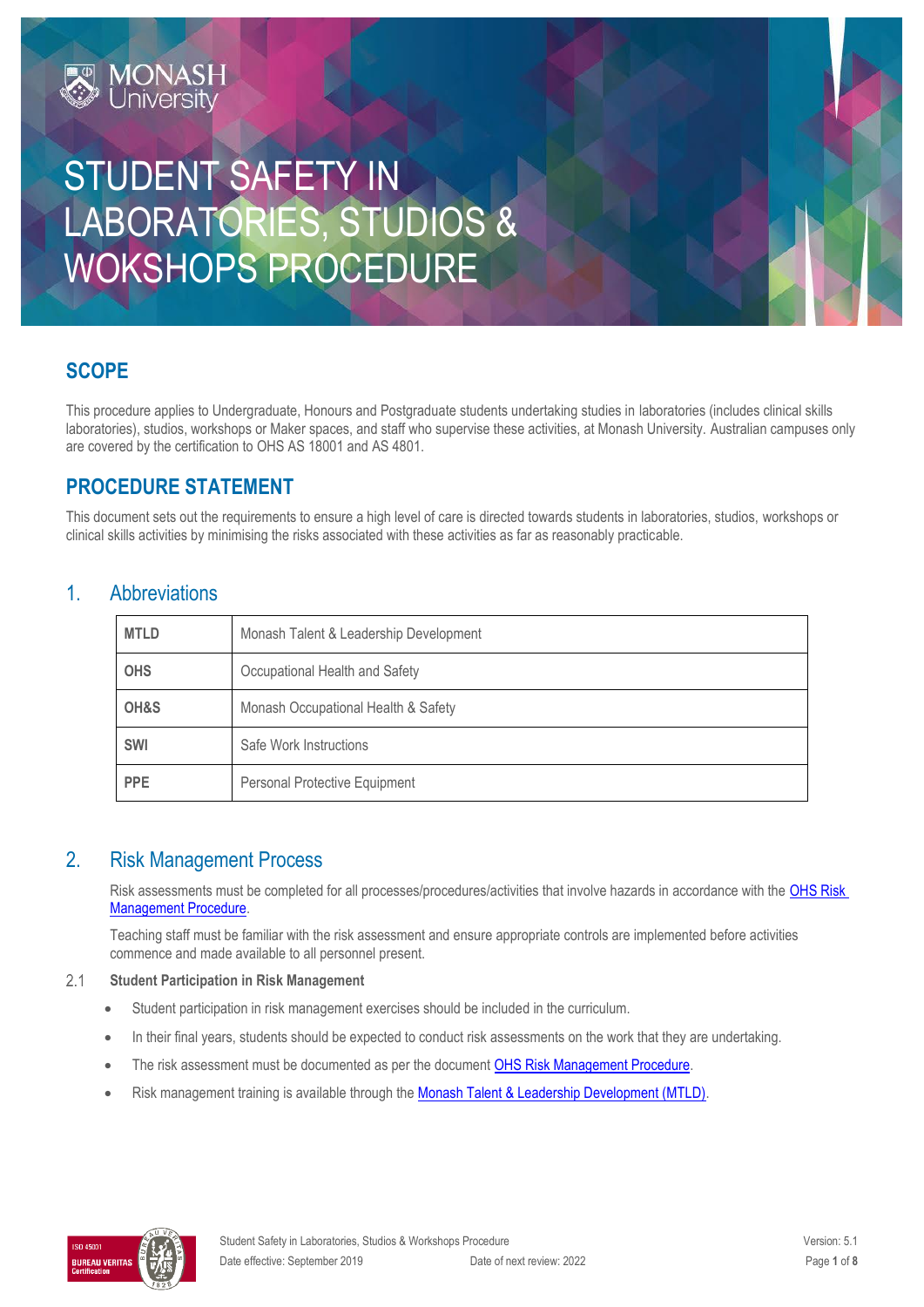## 3. Undergraduate Course Work

Occupational Health and Safety (OHS) must be integrated in all levels of education and training in laboratories, studios and workshop activities.

#### $3.1$ **Introductory Safety Briefing to be Conducted**

- 3.1.1 An introductory safety briefing must be given at the beginning of each semester. This should be scheduled before the practical component of the course commences.
- 3.1.2 Section 6: Tools provides guidance for the Introductory Safety Briefing content.
- 3.1.3 Emergency evacuation information that may be useful for inclusion in the Introductory Safety Briefing has been included in Appendix 1.
- 3.1.4 Specific health and safety issues that relate to practices, procedures or substances must be brought to the attention of students by the Lecturer, Demonstrator-in-charge or the Technical Coordinator.

#### $3.2$ **Notes/Manuals**

- 3.2.1 A section on safety must be included in all notes or manuals for Undergraduate laboratory, clinical skills laboratory, studio and workshop classes.
- 3.2.2 The safety section must include:
	- An overview of OHS responsibilities;
	- General safety information and instructions, e.g.
	- o Wearing of Personal Protective Equipment (PPE);
	- o No food or drink in laboratories/studios/workshops; and

### [Emergency procedures;](https://www.monash.edu/ohs/info-docs/safety-topics/emergency-and-fire-safety)

- [First Aid procedure;](https://publicpolicydms.monash.edu/Monash/documents/1935610) and
- Safe work instructions relevant to the activity.
- 3.2.3 Evidence that the students have read the safety section must be obtained. For example, completion of a hardcopy or online safety quiz or sign-off from the students.

#### 3.3 **Additional Considerations for Laboraty, Studio and Worksop Classes**

- 3.3.1 Students must be informed that any existing medical conditions or allergies that could put them at risk should be reported to the Student Unit/Discipline Coordinator/Convener.
- 3.3.2 The Student Unit/Discipline Coordinator/Convener must ensure that this information is communicated to relevant staff, e.g. First Aid Coordinator, Building Warden and/or teaching staff to ensure resources are in place to provide additional assistance to the student(s). This may include but is not limited to:
	- Additional First Aid provisions;
	- Completion of the [Personal Emergency Evacuation Plan \(PEEP\)](https://www.monash.edu/__data/assets/word_doc/0007/1397185/Personal-Emergency-Evacuation-Plan.docx) by the affected person in consultation with the Building Warden of the area.

### 4. Honours and Postgraduate Students

- $4.1$ **Local Induction Program Requirements**
	- 4.1.1 Each department/school/unit must ensure that Honours and Postgraduate students complete a local area OHS induction as soon as possible after the commencement of their studies in accordance with section 10 of the OHS Induction and [Training Procedure.](https://publicpolicydms.monash.edu/Monash/documents/1935627)

#### $4.2$ **Competency Requirements**

4.2.1 The local OHS induction program should be the first step in the development of skills by the student. Following this, the supervisor must ensure that the student demonstrates proficiency at the skill(s) required before allowing them to carry out tasks without supervision.

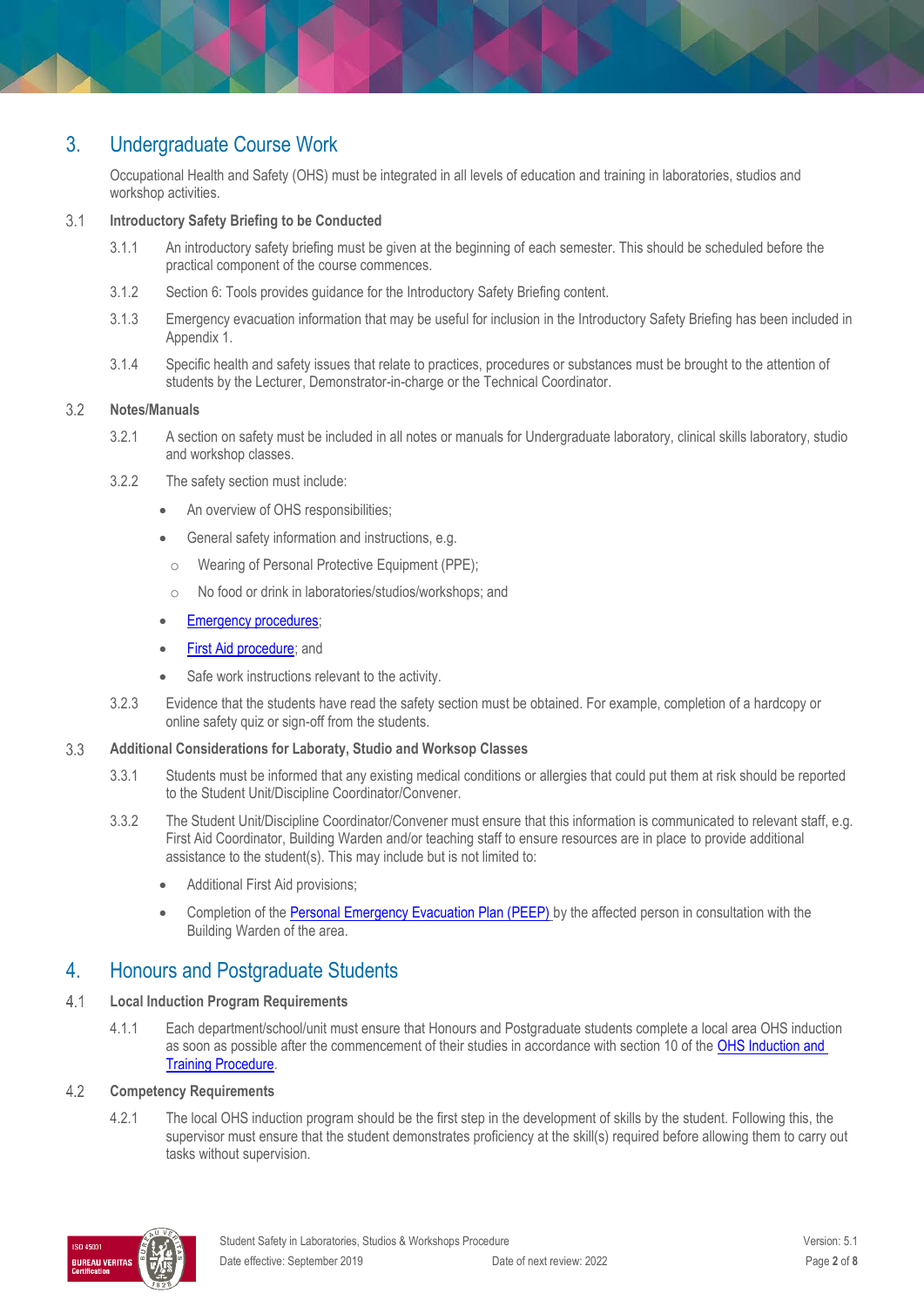- 4.2.2 Students who are deemed not yet competent, by the staff member providing the training, must undergo further training until deemed competent. Students who are not deemed competent must not be allowed to use the equipment or perform the specific task.
- 4.2.3 In addition, students must adhere to local area access and supervision requirements. This is based on the assessed level of risk for the particular facility and may exclude some students from accessing these high risk areas.
- 4.2.4 3rd and 4th year Undergraduate students may perform research based activities without direct supervision if it can be demonstrated that they have been trained to the same level as an Honours/Postgraduate student.

#### **OHS Training**   $4.3$

4.3.1 The supervisor of each student is responsible for ensuring that all relevant training, as identified in th[e OHS Training](https://www.monash.edu/__data/assets/pdf_file/0004/496030/ohs-training-guide.pdf)  [Requirements Matrix,](https://www.monash.edu/__data/assets/pdf_file/0004/496030/ohs-training-guide.pdf) is completed prior to the commencement of any research activities.

#### $4.4$ **Local Training Records**

- 4.4.1 Local areas are responsible for maintaining their own training records.
- 4.4.2 OH&S has a developed a simple **proforma** to use to record attendance at local OHS training in each academic/administrative unit.

## 5. Responsibility for Implementation

 $5.1$ A comprehensive list of OHS responsibilities is provided in the documen[t OHS Roles, Committees and Responsibilities Procedure.](https://publicpolicydms.monash.edu/Monash/documents/1935644)  Responsibilities specific to this procedure are as follows:

### 5.1.1 **All Staff Must:**

- Actively promote positive attitudes towards OHS;
- Ensure students understand the risks involved in their activities;
- Understand their responsibilities with regard to the health and safety of students and staff;
- Ensure housekeeping strategies are developed and maintained in the areas under their control; and
- Ensure all hazards, incidents and 'near miss' incidents are reported in accordance with the [Managing OHS Hazards and](https://publicpolicydms.monash.edu/Monash/documents/1935623)  [Incidents Procedure.](https://publicpolicydms.monash.edu/Monash/documents/1935623)
- 5.1.2 **Heads of Academic/Administrative Units:** Heads of academic/administrative units have an overall responsibility to ensure that their respective supervisory staff have implemented and maintained OHS standards and practices in teaching facilities, laboratories, studios and workshops under their control. To achieve compliance, Heads of academic/administrative units must:
	- Ensure staff in their academic/administrative unit are informed about, and follow this procedure;
	- Ensure students receive information, instruction and training necessary for them to perform classes safely;
	- Ensure local OHS procedures are developed, documented and shown/issued/displayed for students to view;
	- Ensure facilities and equipment provided are safe and suitable for the types of activities to be carried out; and
	- Develop disciplinary procedures for students who do not comply with OHS instructions, policies and procedures.
- 5.1.3 **Student Unit/Discipline Coordinators/Conveners must**:
	- Ensure risk assessments are developed, documented, maintained and implemented;
	- Ensure Safe Work Instructions (SWI) and safe work practices are developed and maintained;
	- Ensure students receive the appropriate OHS information, instruction and supervision to safely conduct work;
	- Ensure a suitably qualified and/or experienced person is present in the class at all times; and
	- Ensure students understand disciplinary procedures that will be invoked for non-compliance with OHS instructions, policies and procedures.
- 5.1.4 **Teaching Staff/Tutors/Demonstrators must:**
	- Ensure students receive the appropriate information, instruction and supervision necessary for them to safely carry out their activities;

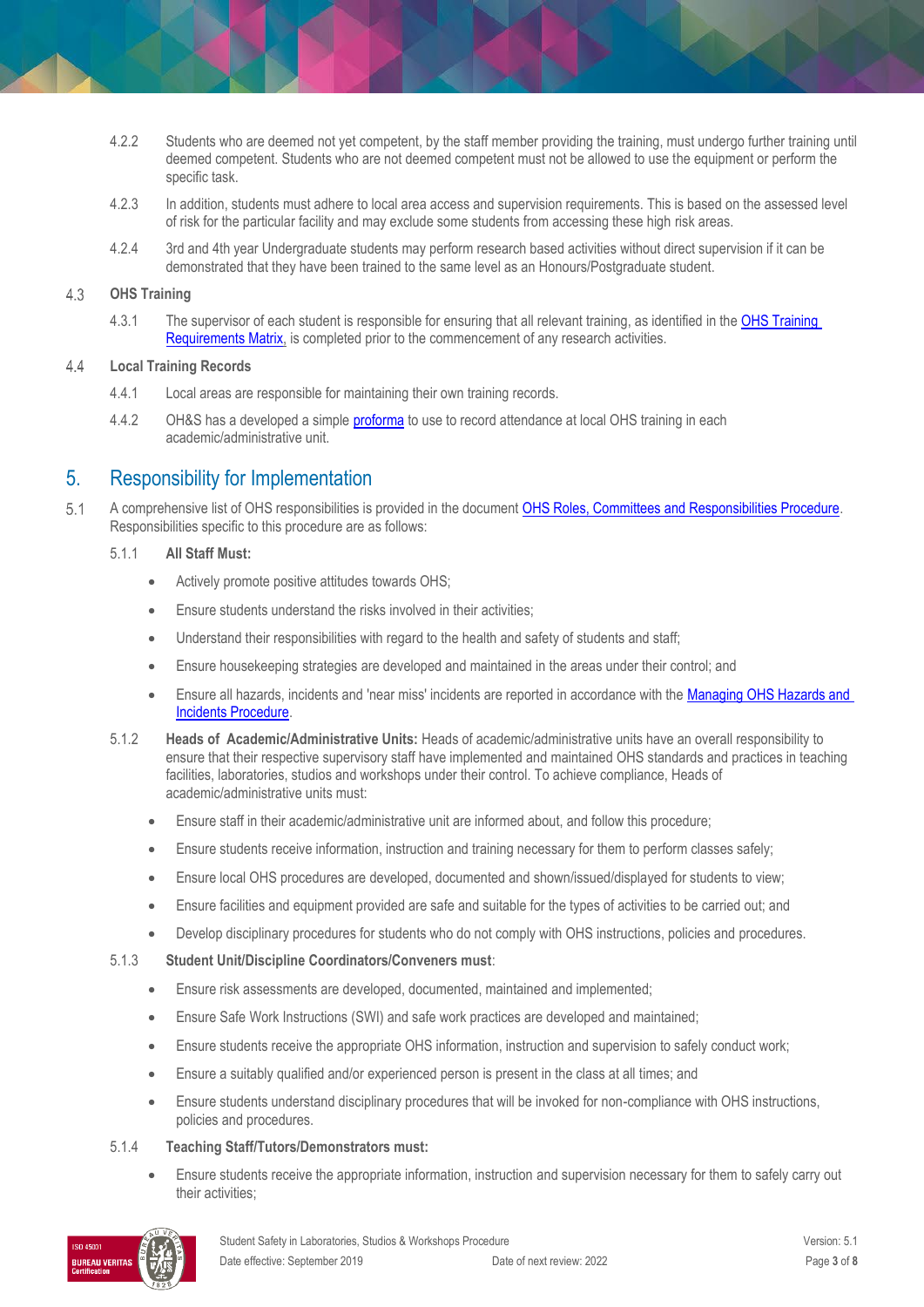- Ensure students under their control use safety equipment provided in the correct manner; and
- Ensure SWIs for high risk equipment are available and followed.
- 5.1.5 **Supervisors and Unit/Discopline Coordinators of Honours and Postgraduate Students must:**
	- Ensure their staff and students are appropriately trained in all activities prior to commencement of unsupervised work;
	- Ensure students under their control use safety equipment provided in a correct manner;
	- Maintain local training [records;](https://www.monash.edu/__data/assets/word_doc/0011/1621847/Local-training-records-proforma.docx) and
	- Assist with disciplinary procedures under instruction from the Head of academic/administrative unit for students who do not comply with OHS instructions, policies and procedures; and
	- Delegate supervision or training of a student to a suitably qualified and/or experienced person.

**Note**: The academic supervisor of the student(s) remains responsible for ensuring the student has received training and has gained agreed competence to undertake the task/s.

### 6. Tools

 $6.1$ The following tools are associated with this procedure:

> [Student Safety Briefing Tool](http://www.monash.edu/__data/assets/pdf_file/0005/2038055/student-safety-briefing-tool.pdf) [Local Training Records proforma](https://www.monash.edu/__data/assets/word_doc/0011/1621847/Local-training-records-proforma.docx) [Local Induction checklist: Staff, Honours, Postgraduate](http://www.monash.edu/__data/assets/word_doc/0015/122910/induct-staff.docx) [Local Induction checklist: Laboratory, Studio, Workshop](http://www.monash.edu/__data/assets/word_doc/0015/122901/induct-lab-workshop.docx) [Local Induction checklist: Animal research](http://www.monash.edu/__data/assets/word_doc/0007/122893/induct-animal-module.docx) [Local Induction checklist: Cryogenic facility](http://www.monash.edu/__data/assets/word_doc/0003/122898/induct-cryogenic-module.docx) [Local Induction checklist: Radiation](http://www.monash.edu/__data/assets/word_doc/0016/122902/induct-radiation-module.docx) [Risk Management Program](http://www.monash.edu/__data/assets/pdf_file/0019/126082/risk-management-program.pdf)

# 7. Records

 $7.1$ For OHS Records document retention please refer to: [OHS Records Management Procedure](https://publicpolicydms.monash.edu/Monash/documents/1935642)

# **DEFINITIONS**

A comprehensive list of definitions is provided in the [Definitions Tool.](http://www.monash.edu/__data/assets/pdf_file/0018/113742/ohs-document-definitions.pdf) Definitions specific to this procedure are as follows.

| <b>Key word</b>               | <b>Definition</b>                                                                                                                                                                                                                                                                                                                |
|-------------------------------|----------------------------------------------------------------------------------------------------------------------------------------------------------------------------------------------------------------------------------------------------------------------------------------------------------------------------------|
| Laboratory                    | A laboratory is a specifically designed area that is used to carry out scientific research and<br>teaching of these practices. For the purpose of this document this includes clinical skills<br>laboratories.                                                                                                                   |
| <b>Maker Space</b>            | A place where staff and students can come together to learn, invent, and build creative projects.<br>These spaces may often have 3D printers, laser cutters, software, electronics, workshop tools,<br>craft and hardware supplies.                                                                                              |
| <b>Undergraduate Students</b> | Undergraduate students are defined as students undertaking course work to complete a degree<br>or who are enrolled in non-award units or short courses that are offered and controlled by the<br>University. For the purpose of this document, this does not include students undertaking research<br>towards an Honours degree. |
| Supervisor                    | For the purpose of this document, this is the academic supervisor of Honours or Postgraduate                                                                                                                                                                                                                                     |

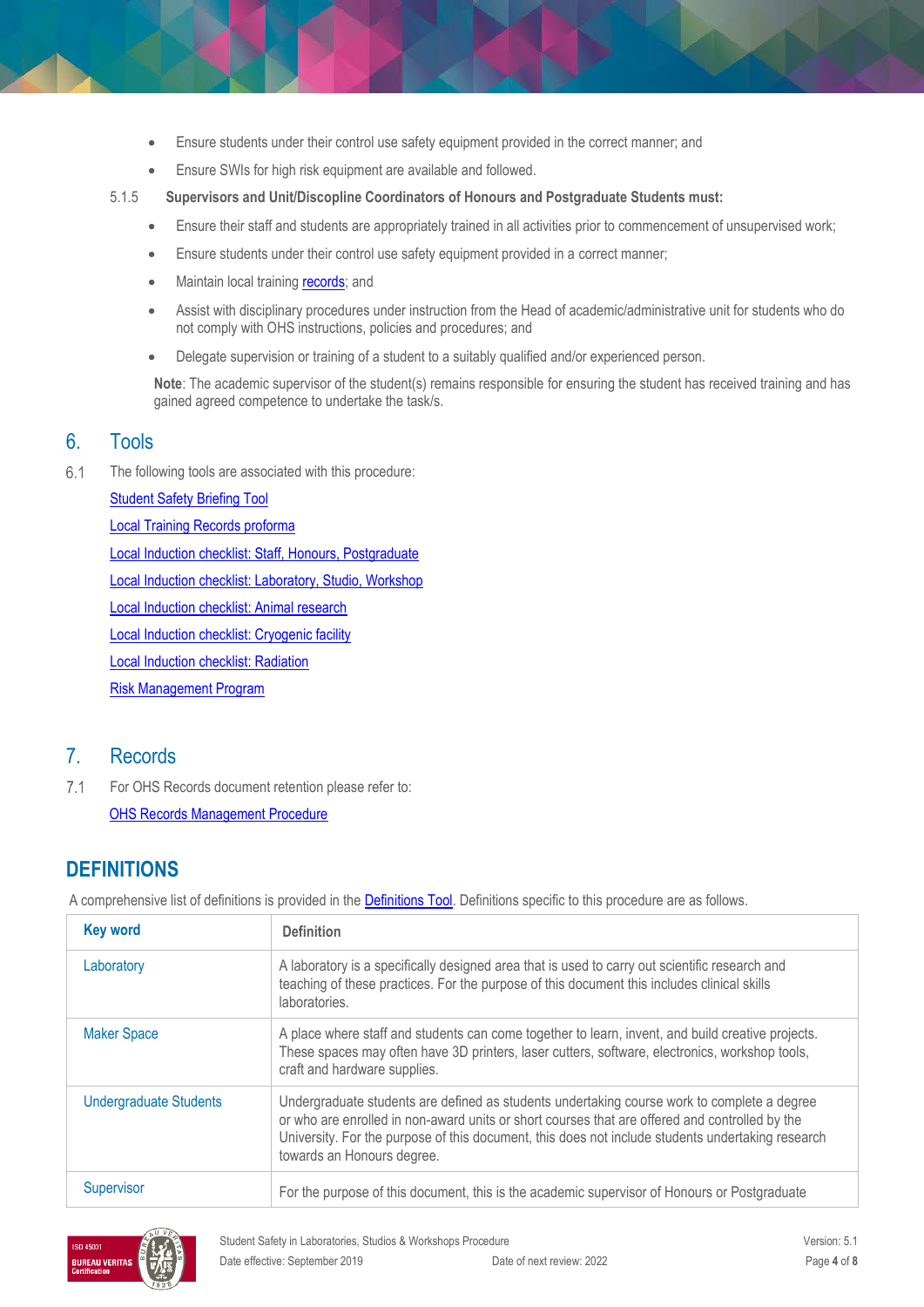|                                                        | students.                                                                                                                              |
|--------------------------------------------------------|----------------------------------------------------------------------------------------------------------------------------------------|
| <b>Student Unit/Discipline</b><br>Coordinator/Convener | A member of academic staff appointed to oversee the academic administration of a subject.                                              |
| Tutors/Demonstrators/Teaching<br><b>Staff</b>          | A staff member or postgraduate student appointed to impart specific skills and knowledge to<br>undergraduate students during teaching. |

# **GOVERNANCE**

| Parent policy                       | <b>OHS&amp;W Policy</b>                                                                                                                                                                                                                                                                                                                                                                  |
|-------------------------------------|------------------------------------------------------------------------------------------------------------------------------------------------------------------------------------------------------------------------------------------------------------------------------------------------------------------------------------------------------------------------------------------|
| <b>Supporting schedules</b>         | N/A                                                                                                                                                                                                                                                                                                                                                                                      |
| Associated procedures               | <b>Australian and International Standards</b><br>ISO 45001:2018 Occupational Health and Safety Management Systems                                                                                                                                                                                                                                                                        |
|                                     | <b>Monash University OHS Documents</b><br>Development of Safe Work Instructions Guidelines<br><b>First Aid Procedure</b><br>Managing OHS Hazards and Incidents Procedure<br>Machinery and equipment safety<br><b>OHS Induction and Training Procedure</b><br><b>OHS Training Requirements matrix</b><br>OHS Off-Campus Activities and Travel Procedure<br><b>Risk Management Program</b> |
| Legislation mandating<br>compliance | Occupational Health and Safety Act 2004 (Vic)<br>Occupational Health and Safety Regulations 2017 (Vic)                                                                                                                                                                                                                                                                                   |
| Category                            | Operational                                                                                                                                                                                                                                                                                                                                                                              |
| Endorsement                         | Monash University OHS Committee<br>5 September 2019                                                                                                                                                                                                                                                                                                                                      |
| Approval                            | Office of the Chief Operating Officer & Senior Vice-President (a delegate of the President & Vice-<br>Chancellor)<br>24 September 2019                                                                                                                                                                                                                                                   |
| Procedure owner                     | Manager, OH&S                                                                                                                                                                                                                                                                                                                                                                            |
| Date effective                      | September 2019                                                                                                                                                                                                                                                                                                                                                                           |
| <b>Review date</b>                  | 2022                                                                                                                                                                                                                                                                                                                                                                                     |
| Version                             | 5.1                                                                                                                                                                                                                                                                                                                                                                                      |
| <b>Content enquiries</b>            | ohshelpline@monash.edu                                                                                                                                                                                                                                                                                                                                                                   |

# **DOCUMENT HISTORY**

| <b>Version</b> | Date Approved | <b>Changes made to document</b>                                                          |
|----------------|---------------|------------------------------------------------------------------------------------------|
|                | March 2013    | Hyperlinks added throughout document.                                                    |
|                |               | Document title changed to reflect staff requirements.<br>Purpose and scope refined<br>3. |
|                |               | Updated section 3: Definitions included:<br>4.                                           |
|                |               | Student subject coordinators                                                             |

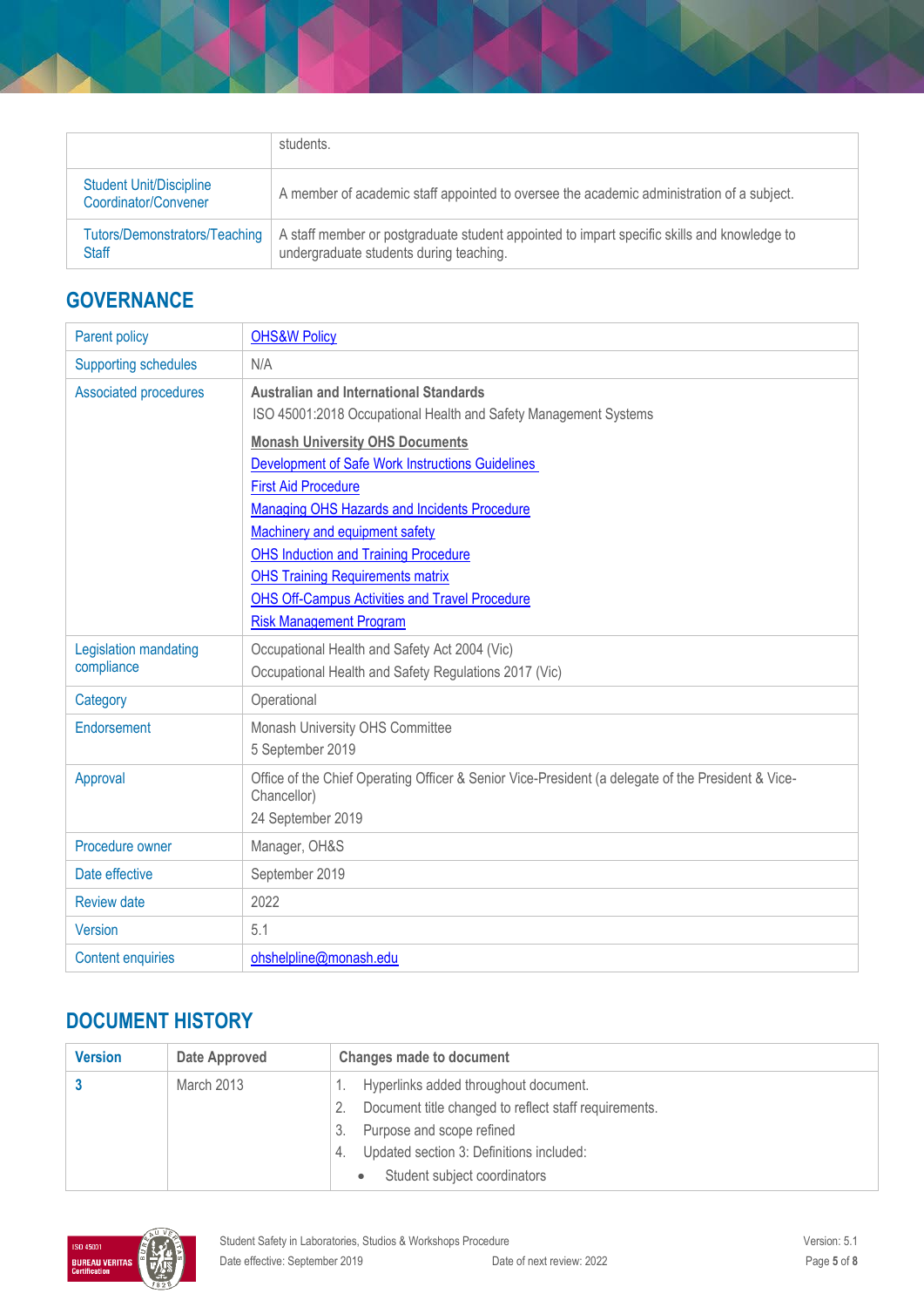|     |                  | <b>Tutors/Demonstrators</b><br>$\bullet$                                                                                                                                                                                                                                        |
|-----|------------------|---------------------------------------------------------------------------------------------------------------------------------------------------------------------------------------------------------------------------------------------------------------------------------|
|     |                  | Teaching staff<br>$\bullet$                                                                                                                                                                                                                                                     |
|     |                  | Laboratory<br>۰                                                                                                                                                                                                                                                                 |
|     |                  | OHS risk                                                                                                                                                                                                                                                                        |
|     |                  | Updated section 4: Responsibilities.<br>5.                                                                                                                                                                                                                                      |
|     |                  | Added all staff responsibilities.                                                                                                                                                                                                                                               |
|     |                  | Refined specific staff responsibilities.<br>$\bullet$                                                                                                                                                                                                                           |
|     |                  | Added section 5 : Competency requirements<br>6.                                                                                                                                                                                                                                 |
|     |                  | Updated section 6: Risk management.<br>7.                                                                                                                                                                                                                                       |
|     |                  | Refinement of criteria                                                                                                                                                                                                                                                          |
|     |                  | Removal of example control measures<br>$\bullet$                                                                                                                                                                                                                                |
|     |                  | 6.2.2 removed due to duplication<br>$\bullet$                                                                                                                                                                                                                                   |
|     |                  | Updated section 7: Undergraduate students.<br>8.                                                                                                                                                                                                                                |
|     |                  | Addition of 7.1.2, 7.1.3                                                                                                                                                                                                                                                        |
|     |                  | 7.1.5 addition of disciplinary information for students<br>$\bullet$                                                                                                                                                                                                            |
|     |                  | Section 7.2 incorporated into entire document<br>$\bullet$                                                                                                                                                                                                                      |
|     |                  | Examples removed from 7.3<br>$\bullet$                                                                                                                                                                                                                                          |
|     |                  | Updated section 8: Honors and postgraduate students<br>9.                                                                                                                                                                                                                       |
|     |                  | 8.1.2 updated<br>$\bullet$                                                                                                                                                                                                                                                      |
|     |                  | Should replace with must<br>$\bullet$                                                                                                                                                                                                                                           |
|     |                  | 8.1.2 Referral to staff induction as a guide for students. Induction descriptors removed<br>$\bullet$                                                                                                                                                                           |
|     |                  | Mandatory Student Risk Management introduced<br>$\bullet$                                                                                                                                                                                                                       |
|     |                  | Referral to staff development unit for training<br>$\bullet$                                                                                                                                                                                                                    |
|     |                  | Examples removed<br>۰                                                                                                                                                                                                                                                           |
|     |                  | 8.1.3 criteria for documentation recording provided                                                                                                                                                                                                                             |
|     |                  | 8.1.3.1 added                                                                                                                                                                                                                                                                   |
|     |                  | 10. Updated section 8: References                                                                                                                                                                                                                                               |
|     |                  | Additional Australian standard included<br>$\bullet$                                                                                                                                                                                                                            |
| 3.1 | <b>June 2013</b> | Added exception to supervision requirements for 3rd and 4th undergraduates to allow them<br>1.<br>to perform research type activities without direct supervision if it can be demonstrated that<br>they have been trained to the same level as an Honours/postgraduate student. |
| 3.2 | <b>July 2015</b> | Updated hyperlinks throughout to new OH&S website.<br>1.                                                                                                                                                                                                                        |
| 4   | August 2016      | Refined Purpose and Scope to be worded more concisely.<br>1.                                                                                                                                                                                                                    |
|     |                  | Added link to Definitions Tool.<br>2.                                                                                                                                                                                                                                           |
|     |                  | Updated section 8.2 to outline additional student training requirements based on activity.<br>3.                                                                                                                                                                                |
|     |                  | Added Tools and Records sections.<br>4.                                                                                                                                                                                                                                         |
|     |                  | Changed definition of undergraduate student so that it encompassed students doing non-<br>5.<br>award subjects and short courses.                                                                                                                                               |
|     |                  | Included note in the appendix for when staff are delivering courses at external venues.<br>6.                                                                                                                                                                                   |
| 4.1 | August 2017      | Updated logos in headers<br>1.                                                                                                                                                                                                                                                  |
|     |                  | Updated OHS Regulations to 2017<br>2.                                                                                                                                                                                                                                           |
| 5.0 | September 2019   | Updated Scope to include 'Maker space' and added this to the Definitions section.<br>1.                                                                                                                                                                                         |
|     |                  | Moved section 3. Competency requirements to section 4: Honours and Postgraduate<br>2.<br>students, as this applies to these cohorts.                                                                                                                                            |
|     |                  | Condensed sections 4.1-4.3 and referred to OHS Induction and Training procedure.<br>3.                                                                                                                                                                                          |
|     |                  | Removed points to be included in introductory safety briefing from section 3 and created<br>4.                                                                                                                                                                                  |

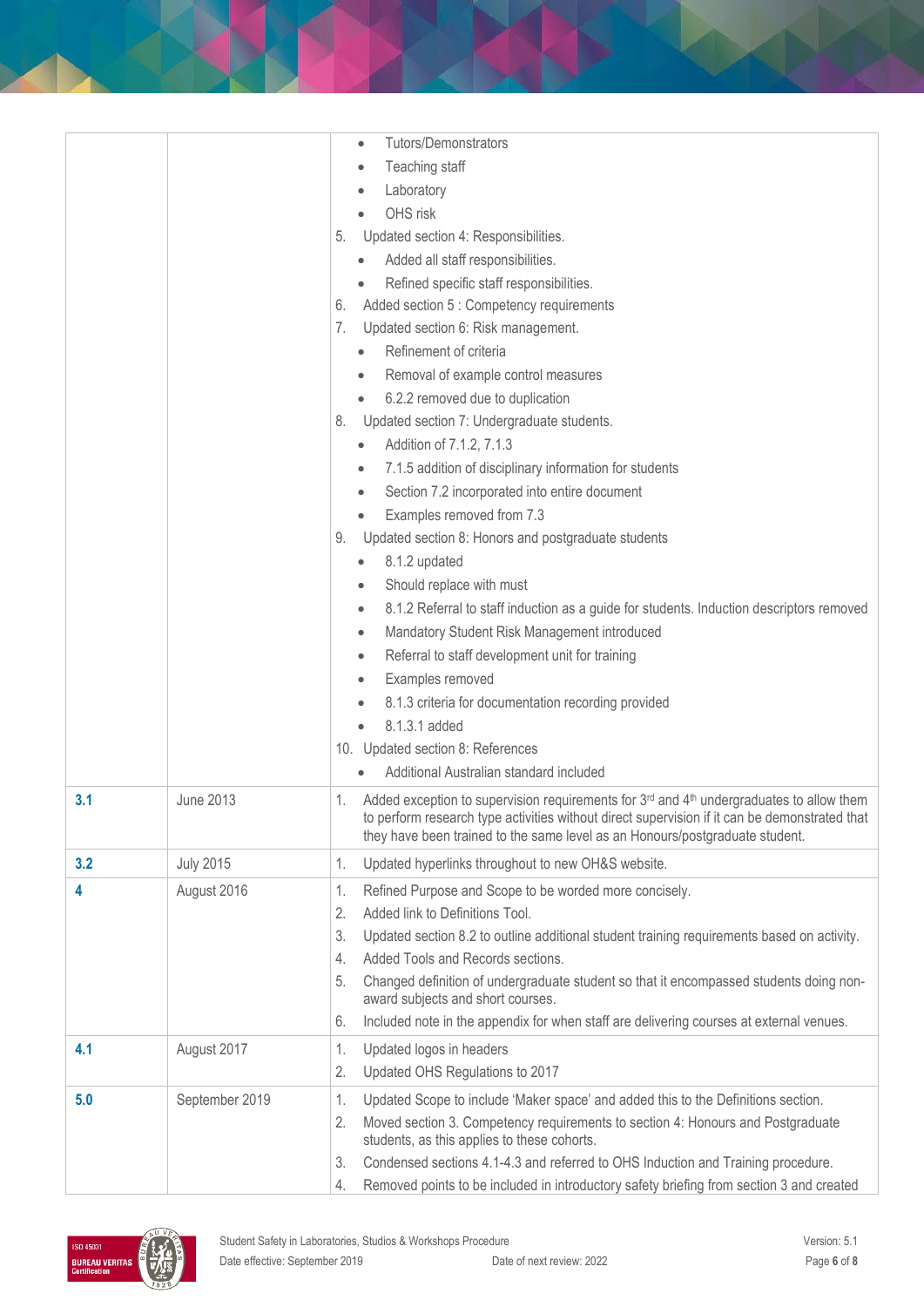|                  | briefing tool to be linked to procedure.                                                                                            |
|------------------|-------------------------------------------------------------------------------------------------------------------------------------|
|                  | Clarified communication requirements with regards to additional considerations and added<br>5.<br>link to PEEP form in section 3.3. |
| <b>July 2021</b> | 1. Updated certification logo in footer to ISO 45001                                                                                |
|                  | 2. Updated the Standard to ISO 45001 under "Associated procedures" in the Governance table                                          |
|                  | 3. Updated OHS Policy under 'Parent Policy' to OHS&W Policy                                                                         |